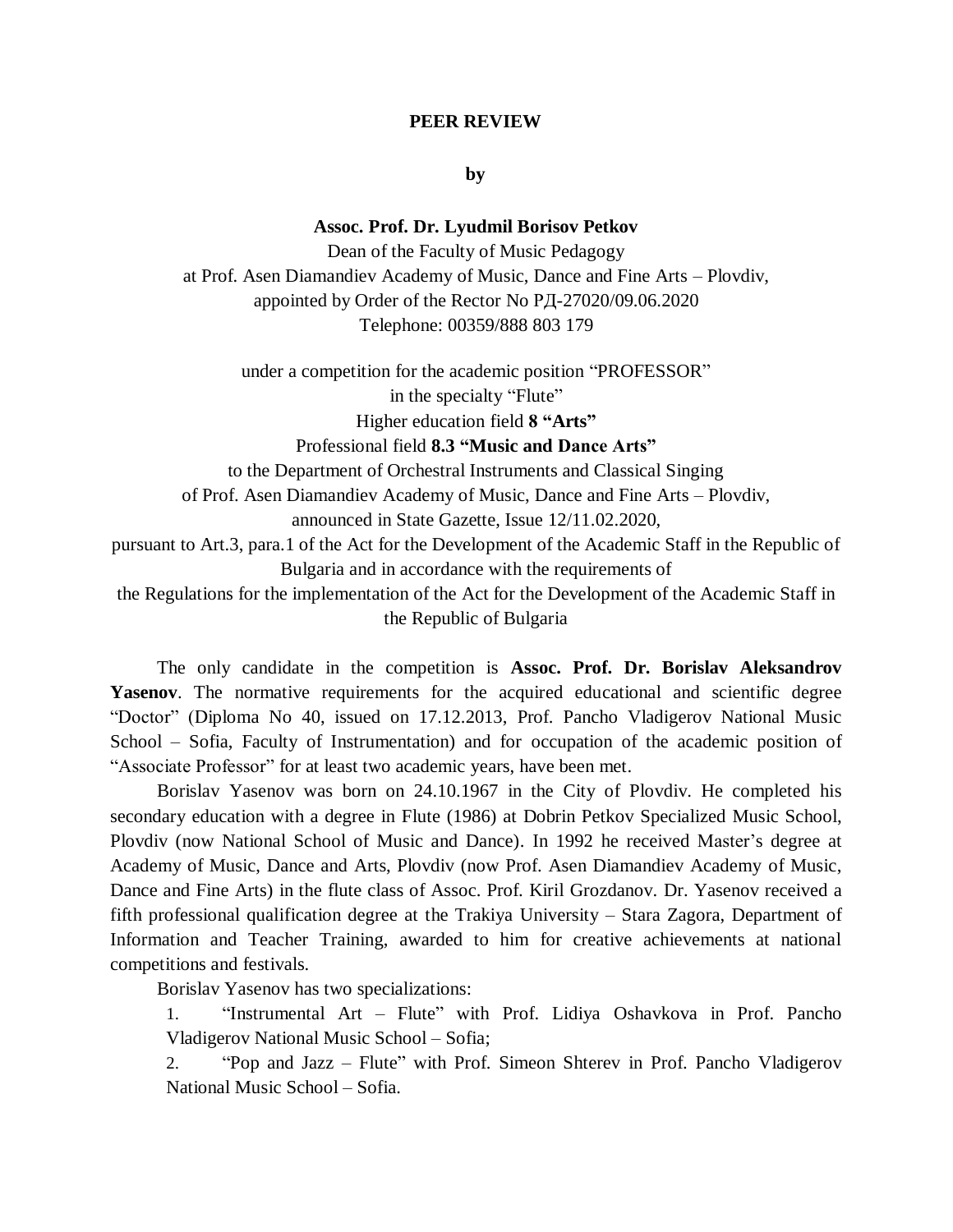In 2013 Dr. Yasenov received the educational and scientific degree "DOCTOR" in Musicology and Music Art (Prof. Pancho Vladigerov National Music School – Sofia). His teaching career began in 1988 at the Music School with Geo Milev House of Railway Culture – Plovdiv. In the period 1992-2014 he taught in the City of Kazanlak at Ekzarh Antim I High School. In 2008 he became a part-time lecturer in flute and pop and jazz formations, and in 2012 he was employed as a Flute Assistant in the Department of Orchestral Instruments and Classical Singing, Faculty of Music Pedagogy at the Academy. In 2017 Dr. Yasenov won a competition for Associate Professor of Flute. Since 2016 he has been a member of the Academic Council of the Academy, and in 2020 he was elected Head of the Department of Orchestral Instruments and Classical Singing (now "Classical and Pop and Jazz Performing Arts" at Prof. Asen Diamandiev Academy of Music, Dance and Fine Arts – Plovdiv).

Working as a long-term full-time lecturer at the Academy, I have a look at the activity of B. Yasenov from the very beginning. He is extremely consistent in his creative development and the intensity in terms of his teaching. His concert and composition work is enviable. The permanent presence of his name in authoritative festivals in itself speaks of a very well-received and maintained creative work.

The Rector Award in 2017 for scientific activity and high activity in the educational process and the two diplomas (2016) from the Mayor of the Kazanlak Municipality – for overall contribution to the establishment of Bulgarian spiritual values and exceptional merits in the field of education, are well-deserved recognition in aspect of his realization as a teacher and instrumentalist.

B. Yasenov fully meets the requirements set out in Article 2, item 1 of the Regulations for the implementation of the Act for the Development of the Academic Staff in the Republic of Bulgaria. In my opinion, it is most appropriate for me to monitor and review his activities as set out in the order of the relevant minimum national requirements.

### Group of indicators А

The candidate presents a diploma for awarded educational and scientific degree "DOCTOR" in Musicology and Music Art on the topic: *"Some Aspects of the Flute Performing Art in Baroque and Jazz".*

### Group of indicators C

Three realized author's products are presented as corresponding to a monographic work – two concerts and a CD, published by the BNR & Riva Sound. The unifying thread in them is the authorship and arrangements of all works performed at both concerts and in the CD "There, where…". It would be good to present the names of the compositions included in the two concerts, as mentioned in the album "There, where…", in order to make it clear that they are not duplicated.

From the leading solo performances to the same group of indicators, which are sufficient in number according to the requirements of the Regulations for the implementation of the Act for the Development of the Academic Staff in the Republic of Bulgaria, I want to mention the two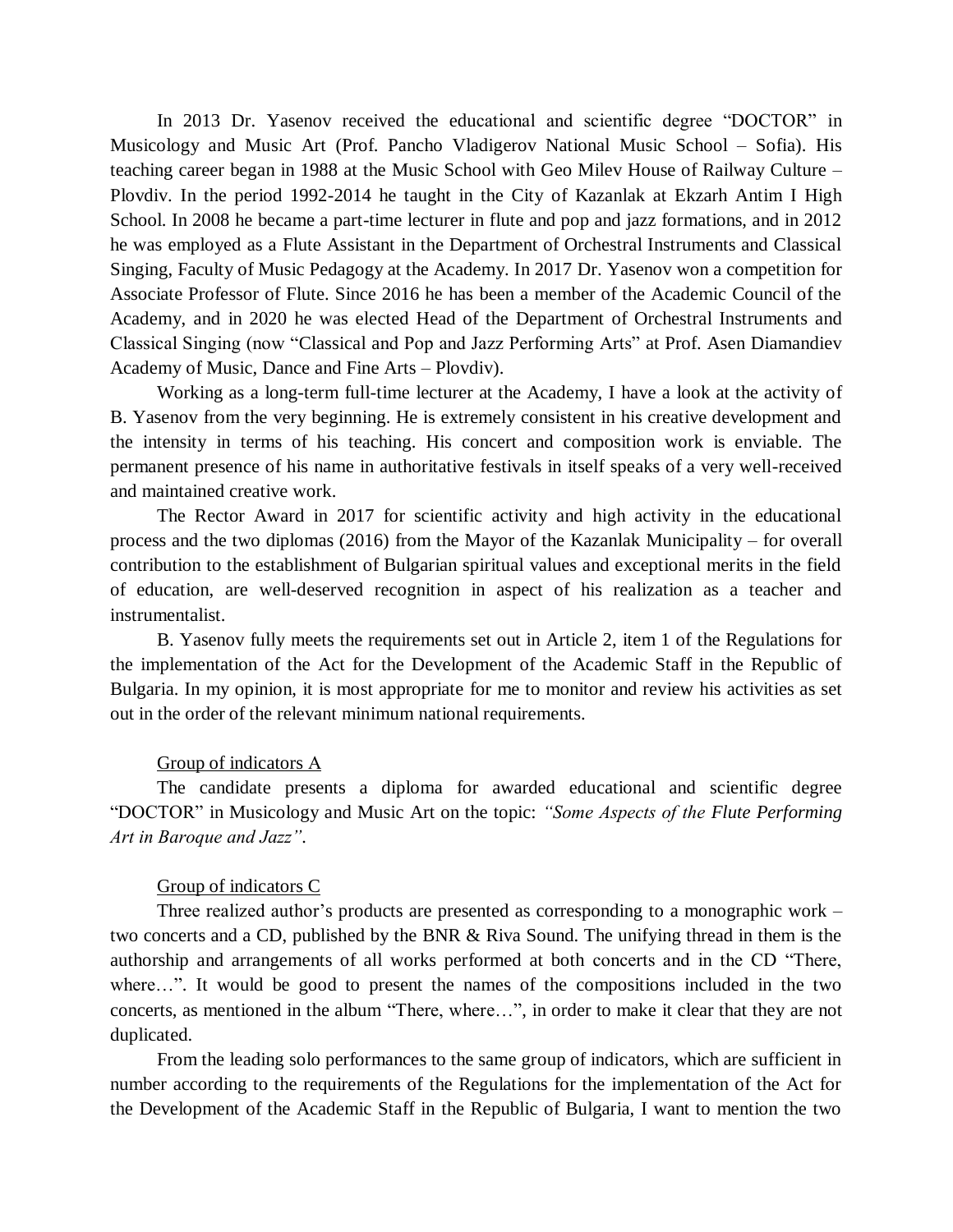concerts – with the Sliven Symphony Orchestra (Jacques Ibert – Flute and Orchestra Concerto) and with the Vidin Symphony (Flute and Orchestra Concerto) by C. Reinecke), with their concert aspect – instrumentally complex and difficult to interpret works, suggesting a very good technical and intellectual condition in order to reveal their full brilliance to the audience.

Group of indicators D reveals the impressive activity and variety of concert activity of B. Yasenov. Not without significance for the overall performance of the candidate are his theoretical developments – an in-depth look and search in the direction of theoretical musicology. Here, the choice of themes is directly related to the candidate's concert activity, which with its aesthetic, interpretive, and analytical degree makes visible the mental weight of the steps leading to full creative expression and understanding of the essence of the creative act.

Group of indicators E includes evidence of the presented citations and reviews of realized author's products – in a sufficient volume according to the requirements of the Act in field 8 "Arts".

In Group of indicators F (the last one) B. Yasenov meets the requirements necessary for participation in the competition – by conducting master classes (including in the City of Trieste, Italy, at the Giuseppe Tartini Conservatory).

Beyond the formal level overcome in the study of the competition documentation, I want to emphasize the high degree of defense in the expertise of the musical activities as classical and jazz musician of the candidate. As part of the dynamics of the educational activity and the artistic horizons, from which the performing and interpretive creation situate the object of study, with a key function for recognizability, I find that in its direction the justifying moments correspond to surpassed in intensity and quality equivalent of purely routine effort.

Didactics (in its role as an essential part of the pedagogical tools), as necessarily infiltrated for the construction of a holistic image, is present with the right balance and weight in order to responsibly preserve the academic identity of the candidate.

# **CONCLUSION**

Based on the researched documents and my long-term professional impressions of Borislav Yasenov, relying on the wide range, level of creation, and academic responsibility in the performing, pedagogical, and scientific activity, in the complementarity and symbiosis of an established classical and jazz performer, teacher and author of music, I would like to propose responsibly and with absolute conviction to the distinguished scientific jury to award **Assoc. Prof. Dr. Borislav Aleksandrov Yasenov** the academic position **"PROFESSOR"** in the scientific specialty **"FLUTE"** under Professional field **8.3 "Music and Dance Arts"**.